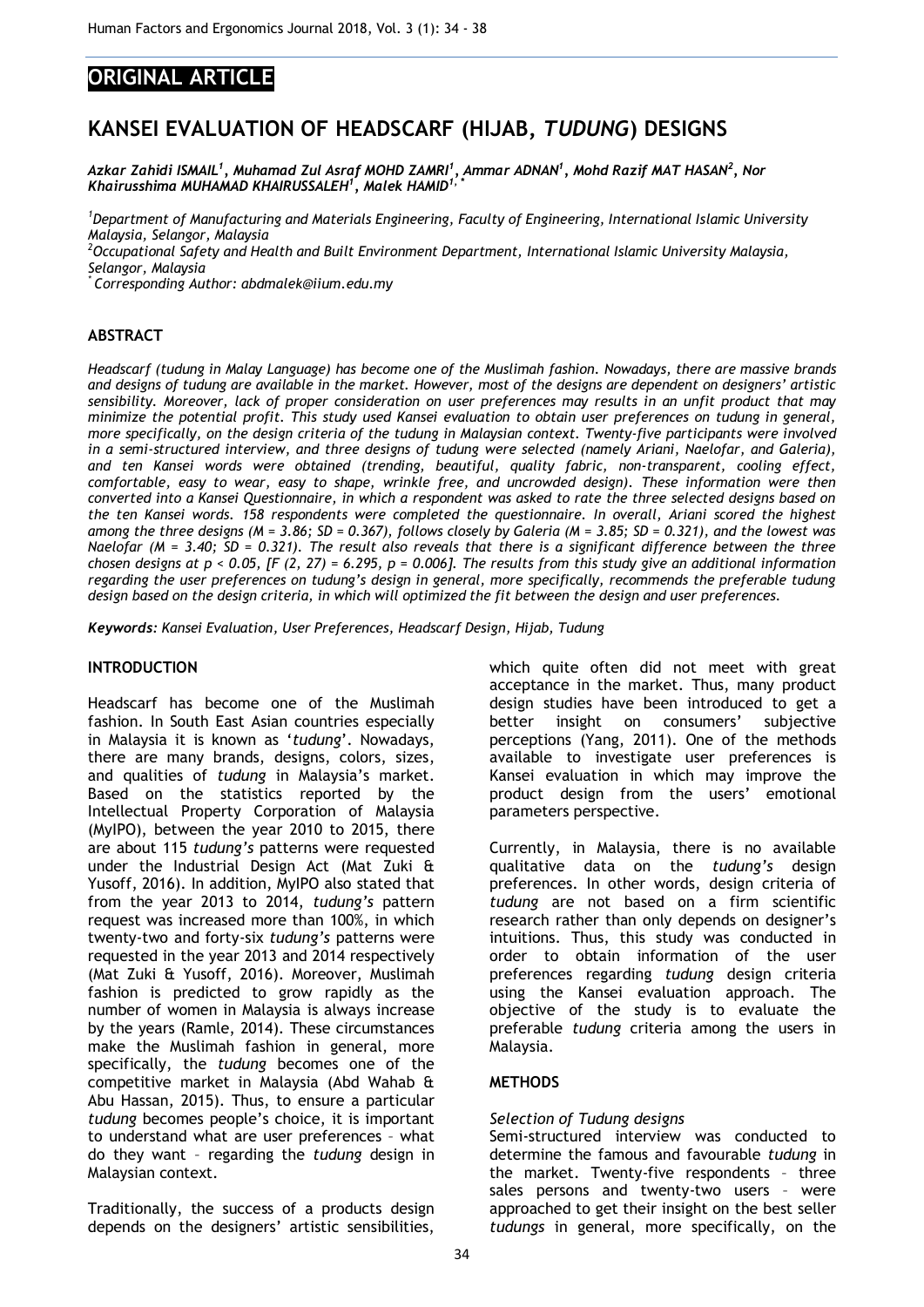desire design criteria of the *tudungs* in the current market. As the results, three *tudungs* were selected. They are: (i) Ariani - Tiara Soft Awning (Ariani Online, 2018); (ii) Naelofar Hijab - Lady Warda (Naelofarhijab, 2018); and (iii) Hijab Galeria - Bawal Bidang 60 (Hijabgaleria, 2018). To ease the writing of this study, the three selected design were named as (i) Ariani; (ii) Naelofar; and (iii) Galeria. [Figure 1](#page-1-0) illustrates the three *tudung* designs selected.



Figure 1: The three selected *tudung* designs: Left: Ariani *(Ariani Online, 2018)*; Middle: Naelofar *(Naelofarhijab, 2018)*; and Right: Galeria *(Hijabgaleria, 2018)*

## <span id="page-1-0"></span>*Selection of Kansei Words*

The semi-structured interview conducted above was also determined the Kansei words for this study. The respondents were asked to list their concerns and preferences on the design criteria of the *tudungs*. The responds were then grouped accordingly, and the top ten words were chosen to be the Kansei words for this study. They are: trending, beautiful, quality fabric, nontransparent, cooling effect, comfortable, easy to wear, easy to shape, wrinkle-free, and uncrowded pattern as listed in [Table 1.](#page-1-1)

Table 1: The ten selected Kansei words

<span id="page-1-1"></span>

| Trending        | Comfortable              |
|-----------------|--------------------------|
| Beautiful       | Easy to Wear             |
| Quality Fabric  | Easy to Shape            |
| Non-transparent | Wrinkle Free             |
| Cooling Effect  | <b>Uncrowded Pattern</b> |
|                 |                          |

#### *Development of Kansei Questionnaire Form*

Kansei Questionnaire form was developed using the Google form. This option was chosen so that the study can be run through online in which will ease the process in getting respondents. The form developed contain four sections – study information, demographic, the questionnaire itself, and the thanking statement. In the study information section, an overview of the study was described so that a respondent is aware with the questionnaire that he or she is about to participate. The demographic part asked the norm questions regarding demographic of the respondents as practice in other human studies –

age, gender, and race. The questionnaire part contains the rating questionnaire in which a respondent was asked to rates the three designs based on the ten Kansei words. A five points Likert scale was used in this study which are 'strongly disagree', 'disagree', 'neutral', 'agree', and 'strongly agree'. [Figure 2](#page-1-2) illustrates the part of the Kansei Questionnaire form. The thanking part of the questionnaire was simply to address the thank you note to the respondents for their support in participating in the study. The language used in the Kansei Questionnaire form was Malay language so that it may minimize the confusion among the respondents regarding the meaning of the Kansei words.



<span id="page-1-2"></span>Figure 2: Part of the Kansei Questionnaire form

#### *Kansei Questionnaire*

Participants, apparatus & stimuli, procedure, and dependent variable & hypothesis of the Kansei Questionnaire are described below.

Participants: 158 respondents were participated in this questionnaire. 84.8% (n=134) were females and 15.2% (n=24) were males. The age range of the respondents were between 17-52 years of age with the mean age of 26.73 years of age.

Apparatus & stimuli: The online Kansei Questionnaire form as described above was used in this study.

Procedure: The link to the Kansei Questionnaire was distributed through the social medias – e.g. Facebook, Instagram, and Twitter – that could attract the potential respondents. As in any other online questionnaire studies that employ the Google form, the input from the respondents was directly transferred to the excel file. The data collected was then transfer to the SPSS (version 23) and was analysed by utilized the One-way ANOVA model.

Dependent Variable & Hypothesis: The dependent variable is the mean of the rating score. The null hypothesis is that the mean score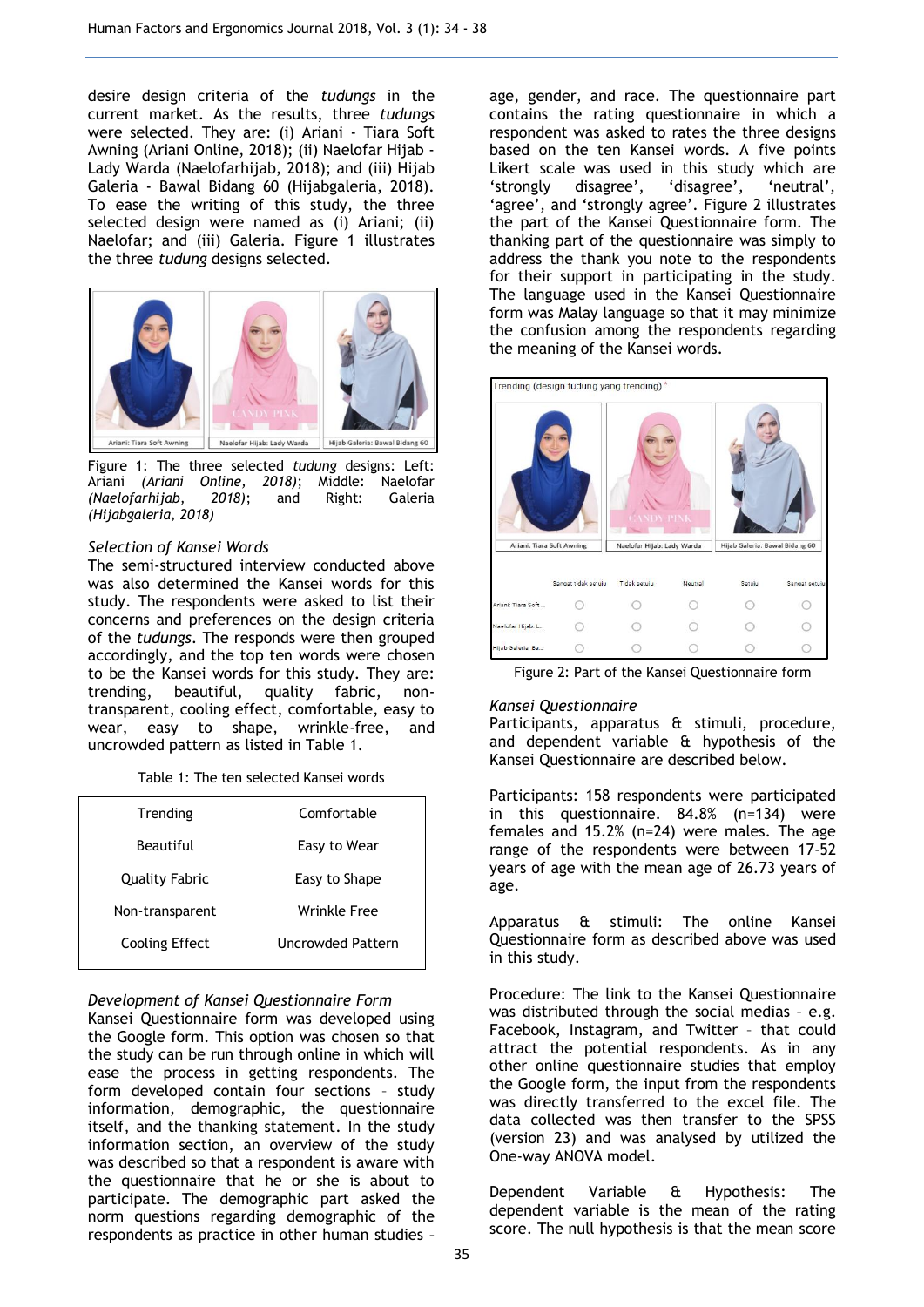among the three designs are same  $(\mu_{\text{ariani}} = \mu_{\text{naelofar}})$  $=$   $\mu_{\text{galeria}}$ ). The alternative hypothesis is that at least one of the mean is differ from the other  $(\mu_{\text{ariani}} \neq \mu_{\text{naelofar}} \neq \mu_{\text{galeria}}).$ 

#### **RESULTS AND DISCUSSION**

#### *Overall*

[Figure 3](#page-2-0) illustrates the overall mean score for the three designs being evaluated. In overall, Ariani scored the highest among the three designs ( $M = 3.86$ ; SD = 0.367), follows closely by Galeria ( $M = 3.85$ ; SD = 0.321), and the lowest was Naelofar ( $M = 3.40$ ; SD = 0.321). This result suggests that, in overall, the *tudung* criteria considered in Ariani is the most preferred by the users based on the ten Kansei words. The data was then analyzed by utilized the One-way ANOVA model (SPSS Version 23) to compare the differences of the mean scores. It was found that, there is a significant difference between the three chosen designs at  $p < 0.05$  level for the three conditions  $[F (2, 27) = 6.295, p = 0.006].$ 



<span id="page-2-0"></span>Figure 3: Overall mean score for the three designs

#### *By Kansei Word*

[Table 2](#page-2-1) lists the mean scores for the three designs by the ten Kansei words. As can be seen from [Table 2,](#page-2-1) Ariani (which scored the highest average mean score), scored highest in three of the ten Kansei words being evaluated – easy to wear, easy to shape, and wrinkle free. Galeria scored highest in seven of the ten Kansei words – trending, beautiful, quality fabric, nontransparent, cooling effect, comfortable, and uncrowded pattern. On the other hand, Naelofar did not scored the highest in any of the ten Kansei words.

Trending: Galeria scored the highest in this category of the Kansei words  $(M = 3.92)$ , follows by Naelofar ( $M = 3.58$ ) and Ariani ( $M = 3.37$ ). This result suggests that, from the users' perspective, Galeria is the most trending *tudung* design. This is perhaps because, while incorporating a fashion in the *tudung* design, Galeria also considering the element of the Islamic value in design, which is to cover most part of the body (i.e. trailing scarf or *tudung labuh* in Malay). This suggests that consideration of Islamic value in the *tudung* fashion is getting attention from the users and becoming the new trend.

| Table 2: Mean scores by the Kansei words |  |  |  |  |
|------------------------------------------|--|--|--|--|
|------------------------------------------|--|--|--|--|

<span id="page-2-1"></span>

| Kansei Word           | Mean Score |          |         |  |
|-----------------------|------------|----------|---------|--|
|                       | Ariani     | Naelofar | Galeria |  |
| Trending              | 3.37       | 3.58     | 3.92    |  |
| Beautiful             | 3.31       | 3.32     | 4.15    |  |
| <b>Quality Fabric</b> | 3.72       | 3.68     | 3.97    |  |
| Non-Transparent       | 3.95       | 2.97     | 4.17    |  |
| <b>Cooling Effect</b> | 3.72       | 3.42     | 3.78    |  |
| Comfortable           | 3.80       | 3.26     | 3.92    |  |
| Easy to wear          | 4.42       | 3.05     | 3.59    |  |
| Easy to shape         | 4.31       | 3.47     | 3.61    |  |
| Wrinkle Free          | 4.18       | 3.19     | 3.22    |  |
| Uncrowded pattern     | 3.86       | 4.06     | 4.20    |  |
| Average Mean Score    | 3.86       | 3.40     | 3.85    |  |

Beautiful: Galeria scored the highest in this category of the Kansei words  $(M = 4.15)$ , follows by Naelofar ( $M = 3.32$ ) and Ariani ( $M = 3.31$ ). This result suggests that, from the users' perspective, Galeria is the most beautiful *tudung* design. 'Beautiful' is a very subjective matter, thus, this rating perhaps associate with the trending of the *tudung* design.

Quality Fabric: Galeria scored the highest in this category of the Kansei words  $(M = 3.97)$ , follows by Ariani ( $M = 3.72$ ) and Naelofar ( $M = 3.68$ ). This result suggests that, from the users' perspective, the fabric uses in Galeria is most preferable and acknowledge as a quality fabric.

Non-transparent: Galeria scored the highest in this category of the Kansei words  $(M = 4.17)$ , follows by Ariani ( $M = 3.95$ ) and Naelofar ( $M =$ 2.97). This result suggests that, from the users' perspective, Galeria is the most non-transparent *tudung*. This criterion is associate with the fabric used, thus, perhaps the fabric used in Galeria is thicker rather than the other two designs.

Cooling Effect: Galeria scored the highest in this category of the Kansei words  $(M = 3.78)$ , follows by Ariani ( $M = 3.72$ ) and Naelofar ( $M = 3.42$ ). This result suggests that, from the users' perspective, Galeria has the most cooling effect. This criterion also is associate with the fabric used in the product. Thus, as Malaysia is considered as a warm climate country, it is perhaps that the fabric used in the Galeria giving the most cooling effect to the users.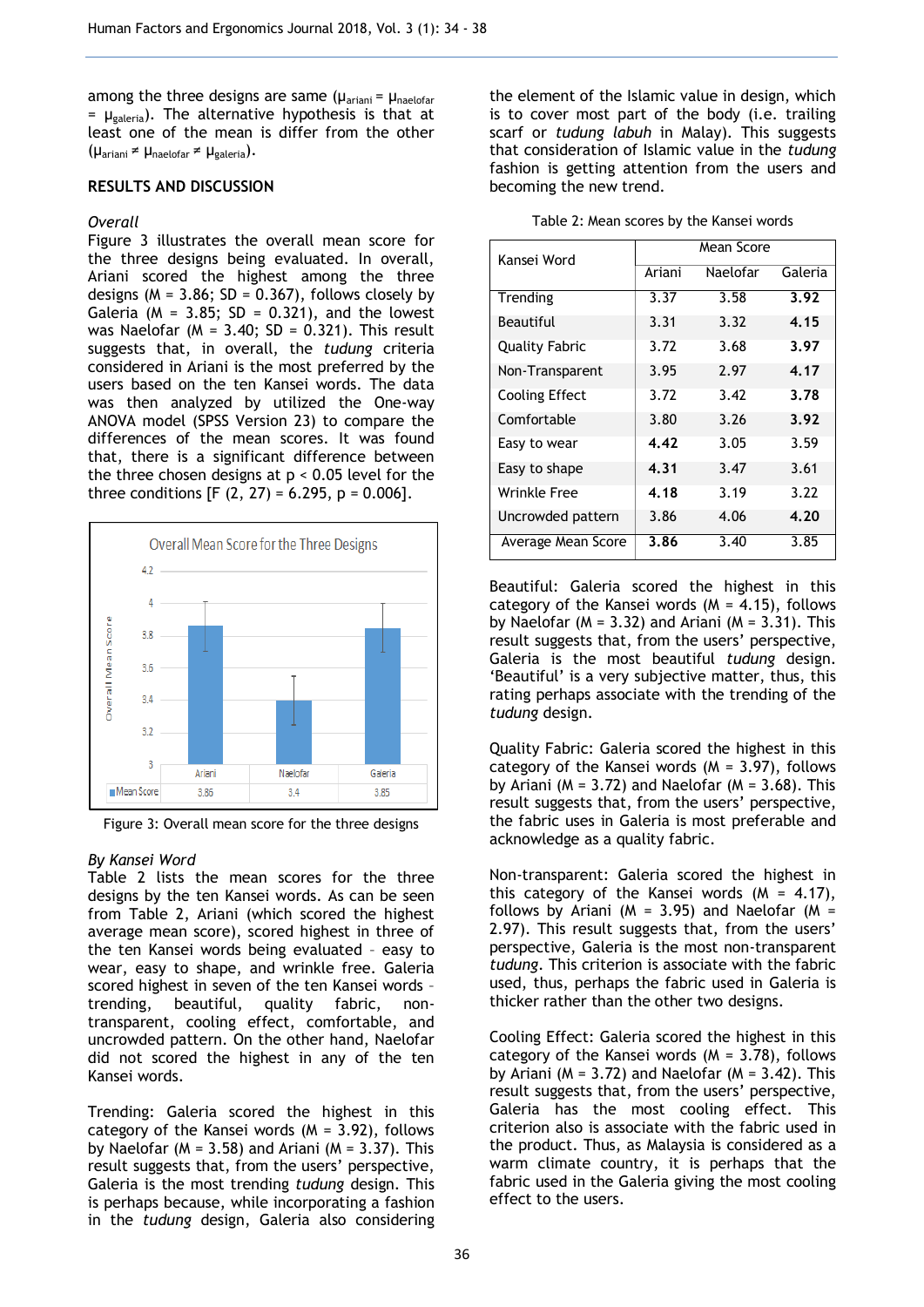Comfortable: Galeria scored the highest in this category of the Kansei words  $(M = 3.92)$ , follows by Ariani ( $M = 3.80$ ) and Naelofar ( $M = 3.26$ ). This result suggests that, from the users' perspective, Galeria is the most comfortable *tudung*. This criterion is associate with the fabric used in the product and the cooling effect which is also resulting from the fabric used in a product.

Easy to Wear: Ariani scored the highest in this category of the Kansei words  $(M = 4.42)$ , follows by Galeria ( $M = 3.59$ ) and Naelofar ( $M = 3.05$ ). This result suggests that, from the users' perspective, Ariani design concept is the easiest *tudung* to wear. This is perhaps because the criterion of 'easy to wear' is one of the main objective of Ariani design when they launched their first design that is known as *'Tudung Awning'* or more popular as *'Tudung Ekin'* in which to fulfil the demand from users who desire for such *tudung* that is easy to wear (Ibrahim, 2017). Moreover, the ready-made awning (Ariani Online, 2018) concept also perhaps makes this type of *tudung* is easier to be wore by users. Beside, Ariani design also comes with the 'easy to wear' concept because they believe it would attract new *tudung* users who is believe to looks for the simple and easy to wear *tudung* as for started (Ariani Fashion, 2011).

Easy to Shape: Ariani scored the highest in this category of the Kansei words  $(M = 4.31)$ , follows by Naelofar ( $M = 3.61$ ) and Galeria ( $M = 3.47$ ). This result suggests that, from the users' perspective, Ariani is the easiest *tudung* to shape. This criterion is closely associate with the easy to wear criteria, thus, the similar discussion as discussed in 'easy to wear' section would apply.

Wrinkle Free: Ariani scored the highest in this category of the Kansei words  $(M = 4.18)$ , follows by Naelofar ( $M = 3.22$ ) and Galeria ( $M = 3.19$ ). This result suggests that, from the users' perspective, Ariani is the most wrinkle free *tudung* design.

Uncrowded Pattern: Galeria scored the highest in this category of the Kansei words  $(M = 4.20)$ , follows by Ariani ( $M = 4.06$ ) and Naelofar ( $M =$ 3.86). This result suggests that, from the users' perspective, Galeria is the most uncrowded pattern.

# **CONCLUSION**

From the semi-structured interview, three designs of *tudung* were selected (namely Ariani, Naelofar, and Galeria), and ten Kansei words were obtained (trending, beautiful, quality fabric, non-transparent, cooling effect, comfortable, easy to wear, easy to shape, wrinkle free, and uncrowded design). These information was then converted into a Kansei Questionnaire, in which a respondent was asked

to rates the three selected designs based on the ten Kansei words. 158 respondents were completed the questionnaire. In overall, Ariani scored the highest among the three designs  $(M =$ 3.86; SD = 0.367), follows closely by Galeria ( $M =$  $3.85$ ; SD = 0.321), and the lowest was Naelofar  $(M = 3.40; SD = 0.321)$ . The result also reveals that there is a significant difference between the three chosen designs at  $p < 0.05$ , [F (2, 27) = 6.295,  $p = 0.006$ ]. The results from this study give an additional information regarding the user preferences on *tudung's* design in general, more specifically, recommends the preferable *tudung* design based on the design criteria, in which will optimized the fit between the design and user preferences.

# **LIMITATION AND RECOMMENDATION**

Online questionnaire: This study was conducted through an online questionnaire. Thus, there is possibility that a particular user does not has any experience in wearing the three *tudungs* being evaluated and was rating the designs by guessing and assumptions. In person evaluation would be prefer, but was not done due to the budget constraint in recruiting the participants.

Number of respondents: 158 respondents were completed the study. A large number of respondents is needed for a more solid finding, yet, was not done due to the budget constraint.

# **DISCLAIMER**

It is important to note that, this study is not to evaluate and compare a particular brand of *tudung*, but rather to evaluate user preferences on the *tudung* design criteria in general, based on the Kansei words. Thus, the results and discussion of this study should not reflect a particular brand of *tudung*.

# **ACKNOWLEDGMENTS**

The study was supported by the Department of Manufacturing and Materials Engineering, International Islamic University Malaysia, through the Special Topic in Engineering Manufacturing course.

# **REFERENCES**

- Abd Wahab, N., & Abu Hassan, L. (2015). The influence of marketing mix and consumer satisfaction on consumer loyalty among hijab consumer. *Advances in Business Research International Journal*, 70-76.
- Ariani Fashion. (2 2, 2011). *Tudung mudah pakai*. Retrieved from Ariani Fashion: http:// arianifashion.blogspot.my/2011/02/tudu ng-mudah-sarung.html?m=1